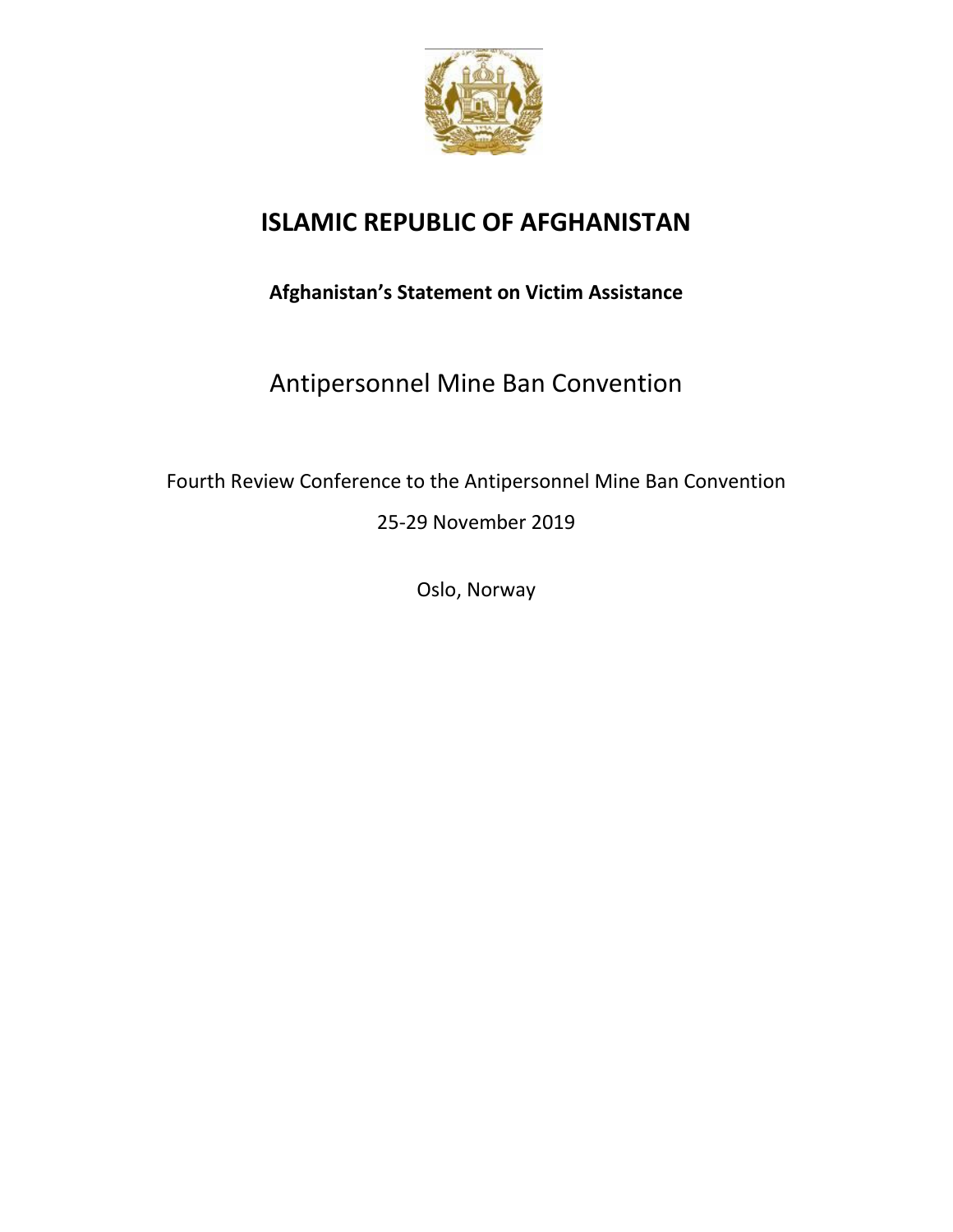Excellencies,

Ladies and gentlemen,

This statement is delivered on behalf the Ministry of Martyrs and Disability Affairs. The new State Ministry for Martyrs and Disability Affairs serves as leading ministry for all affairs and activities related to Victims and Persons with Disabilities. Based on the MMD database, 350,000 war related victims are registered with that ministry out of which 34,000 of them are victims of Landmines and Explosive Remnants of War.

The large numbers of survivors require access to basic healthcare and specialized services including physical therapy and psychosocial support and so on. The available services in Afghanistan at present time cannot suffice the increasing needs of victims and persons with disability, not only in terms of quantity and coverage but also from quality point of view. In particular the victims in persons with disability who are living in rural areas have limited access VA services.

I am, however, encouraged to see the commitments within the Government system is increasing in support of the Victim Assistance and disability related Programmes at national and local levels. I would like to highlight some of the main achievements related to Victim Assistance and Disability Affairs since the Third Review Conference

- An Inter-ministerial committee has been formed to discuss and coordinate at very high level the affairs related to disability and victim assistance. This committee has 50 members and observers from various related government ministries and nongovernmental organizations under chairmanship of H.E. Chief Executive.
- A 10-year national strategy on Victim Assistance and Disability affairs, 2019 2028, is finalized and is pending approval by the National Disability Comittee. This strategy guides and mainstreams the activities related to Victim Assistance and Disability at country level.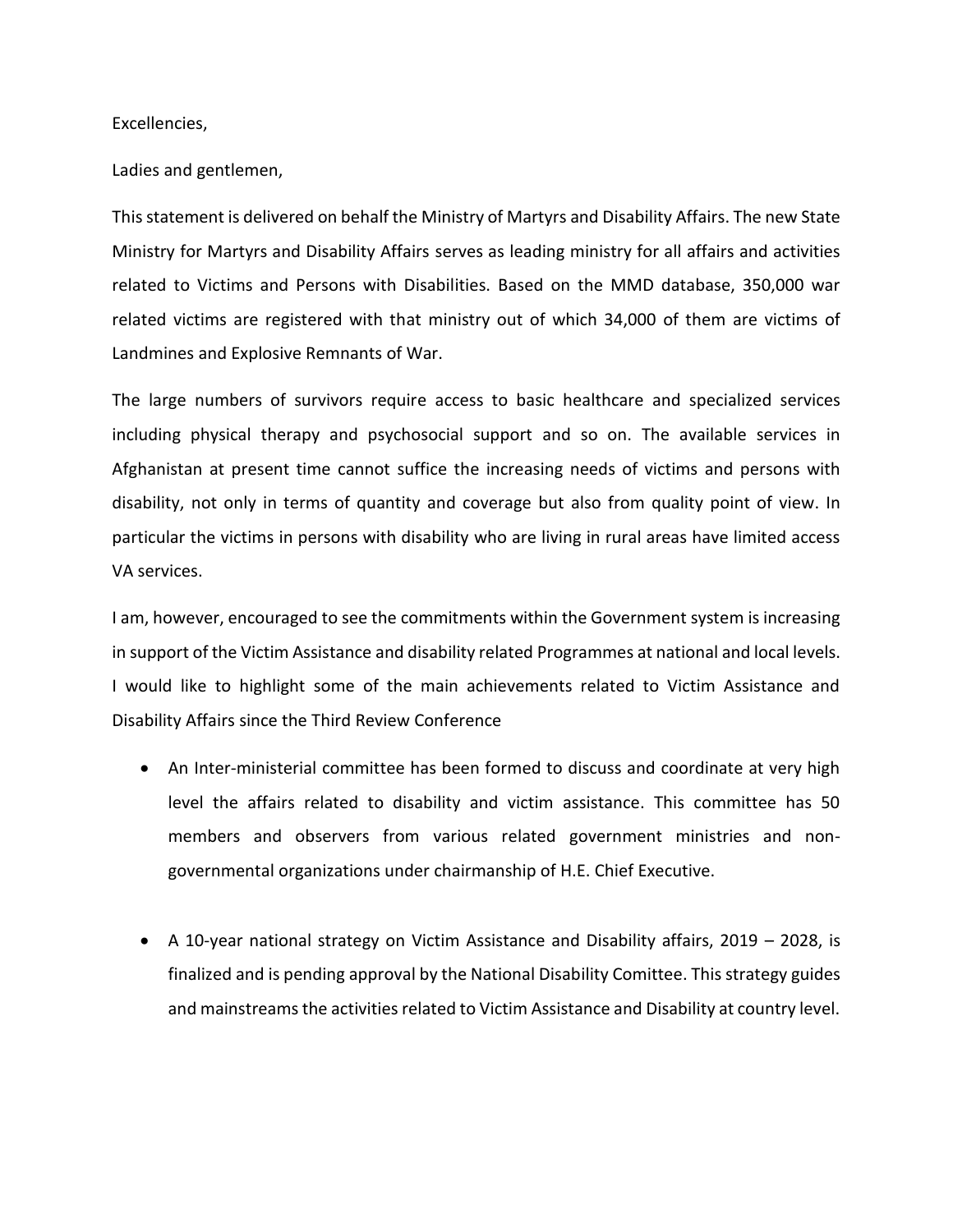- A central database is established for the affairs related to victims and persons with disability. The database is being utilized for registration of victims and persons with disabilities and recording their needs and priorities.
- Biometric registration process of 350,000 heirs of martyrs and war victims is going on. By completion of the registration process, there will be a better understanding of the needs and requirements of war victims and it will help in better planning and priority setting of victim assistance and disability related activities.
- A concept paper on job creation for victims and persons with disability has already been approved by the Cabinet of Ministers, based on which at least 3 percent of Government ministries and departments' organization structure have to include victims and persons with disabilities.
- Ministry of Martyrs and Disability Affairs has also developed a concept paper for making all Government premises and public infrastructures such as schools, hospitals and public service buildings accessible for persons with disability
- In 2020 the Ministry of Martyrs and Disability Affairs will implement the one shop stop (single window management) for registration process of Heirs of Martyrs and person with disability.
- A National Disability Federation are being established that will serve as a forum for better coordination and harmonization of victim assistance and disability affairs at local, national and international levels.

In conclusion, on behalf of MMD and people with disability in Afghanistan, I am grateful to the US government and other donors who have generously supported victims and person with disability in Afghanistan.

## Thank you